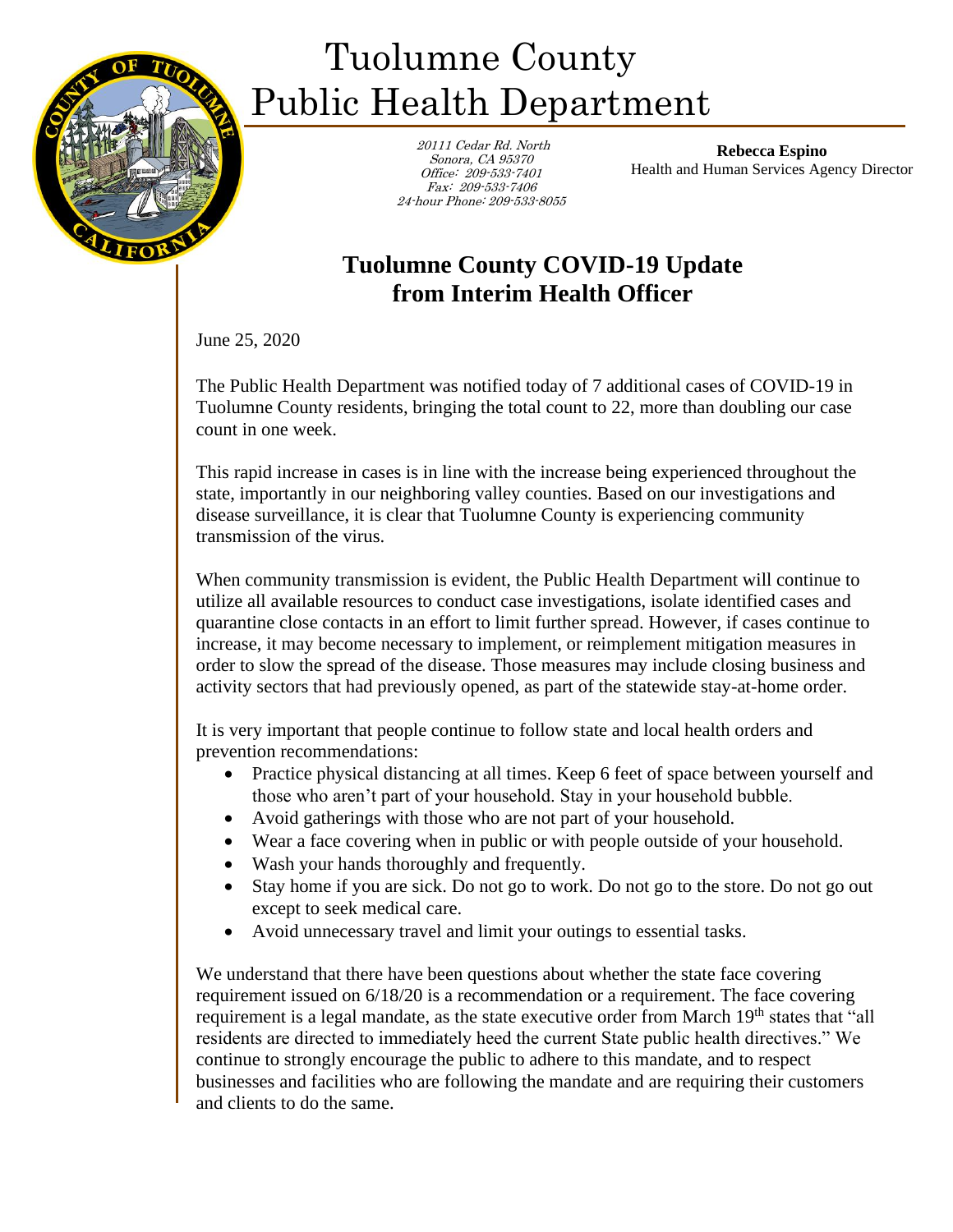Any type of gathering that involves individuals from different households presents an especially high danger of transmission and spread of COVID-19 and are not currently allowed per state and local health orders. We highly recommend that people do not attend such gatherings. "It is important that people not attend gatherings with people outside of their households, even private gatherings. It is not advisable for people to participate in protests, spend time in crowds or crowded areas, or travel outside of their community. Participating in such activity puts this community at further risk. Just because more businesses are open, does not mean it is safe to return to our previous activities without modifications. People should wear face coverings when around non-household members and stay at least 6 feet away from non-household members." states Dr. Ortiz.

Several of our most recent cases involved private gatherings, requiring an extraordinary amount of work on the part of everyone involved in our response to identify and contact everyone who may have been exposed, stretching already limited resources. Due to the extraordinarily large number of case contacts which require identification, contact tracing and symptom monitoring, it has become necessary for Tuolumne County Public Health to request mutual aid from other county agencies, our tribal partners, and the Yosemite Gateway Area Coordination Team. We are deeply appreciative their assistance.

We have received many questions regarding information that is shared on positive cases, specifically whether or not they are symptomatic. We do not currently report the extent of an individual's illness, as this is personal health information and a person's health status often changes throughout the progression of the disease. Out of the 18 cases we have had locally, individuals have had experienced a range of symptoms. Some have been asymptomatic, meaning they did not experience symptoms at all. Some began to experience symptoms several days after they tested positive. Many have experienced mild symptoms which did not require medical treatment, and others have experienced symptoms severe enough for them to seek medical care and/or required hospitalization. We do report whether individuals are isolating at home, if they are hospitalized, when they have recovered, or if they have passed away. Thankfully, we have not yet had any COVID-related deaths in Tuolumne County.

Other questions we have received surround isolation and quarantine:

- Isolation is for those who are positive/sick. They are isolated for a period of 10 days from the start of their symptoms (or test date if asymptomatic) and they have gone 3 days with no fever without taking medication.
- Quarantine is for those who have been exposed to the virus. These individuals are quarantined at home for a period of 14 days from the last day of exposure to a positive case. This is a longer period of time because it can take up to 14 days for the virus to 'incubate'.
- Modified quarantine is an unusual exception that is made by the Health Officer for asymptomatic critical essential infrastructure workers, typically only healthcare workers in certain positions, which allows for them to go to work and back home only. This may be necessary to ensure that critical services such as our healthcare and first responder services can continue to operate.

Public Health continues to recommend that individuals get tested for COVID-19 according to the guidelines below. We were notified today that the testing site in Angels Camp is no longer accepting walk-ins due to the high volume of those seeking testing. Appointments are necessary and can be made at [www.LHI.care/covidtesting](http://www.lhi.care/covidtesting) or by calling (888) 634-1123. Recommendations for testing: